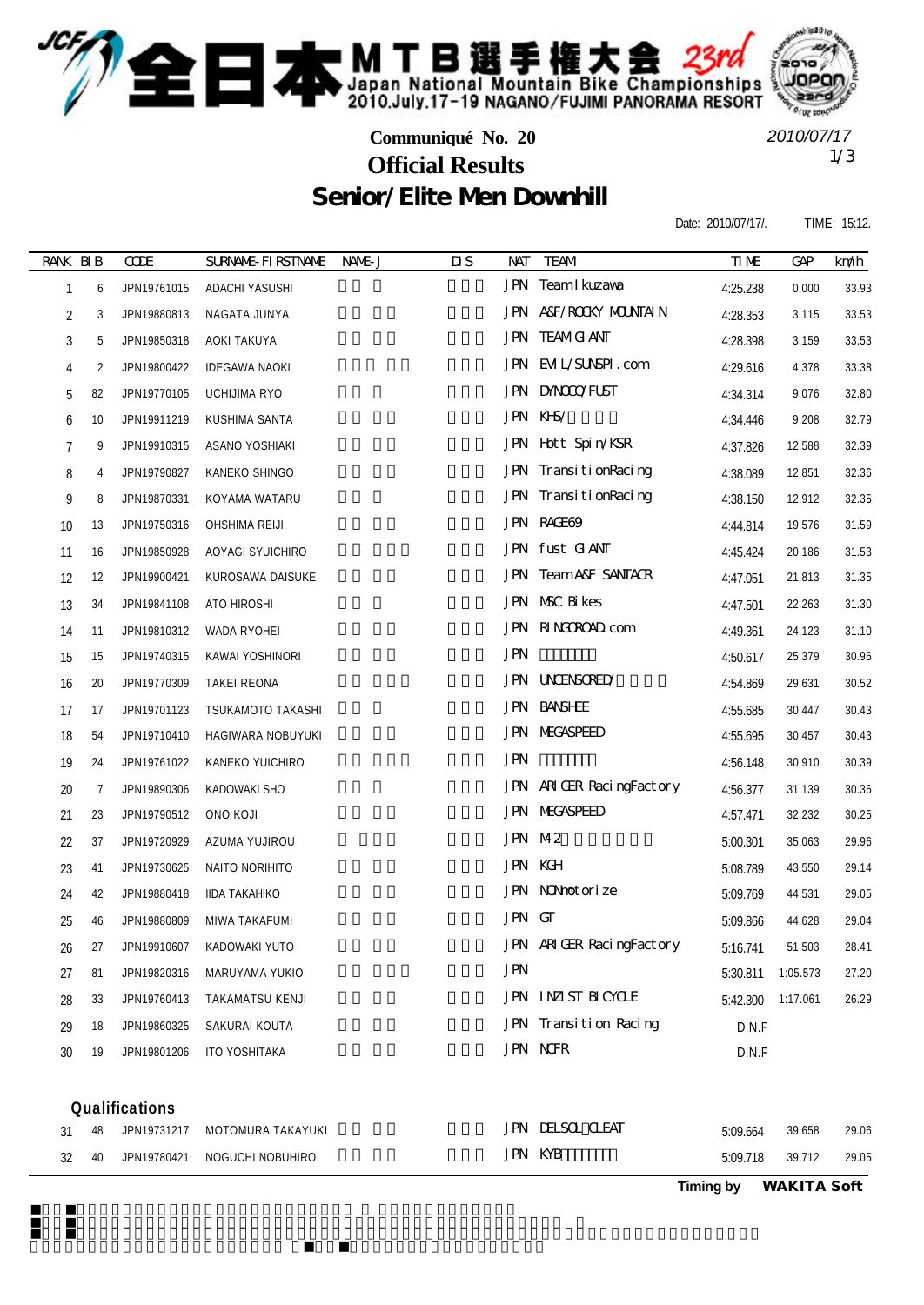

**Communiqué No. 20**

2/3 **Official Results** *2010/07/17*

## Senior/Elite Men Downhill

Date: 2010/07/17/. TIME: 15:12.

| <b>RANK BIB</b> |    | CCE         | <b>SURVANE FI RSTIVANE</b> | NAME J | $\overline{\mathbf{u}}$ | <b>NAT</b> | <b>TEAM</b>                  | <b>TIME</b> | <b>GAP</b> | km/h  |
|-----------------|----|-------------|----------------------------|--------|-------------------------|------------|------------------------------|-------------|------------|-------|
| 33              | 28 | JPN19720630 | AKAHORI YOSHINORI          |        |                         |            | JPN TeanVel o/Vesrah         | 5:10.915    | 40.908     | 28.94 |
| 34              | 14 | JPN19820221 | ONO RYOHEI                 |        |                         |            | JPN But Wao's                | 5:10.965    | 40.959     | 28.94 |
| 35              | 32 | JPN19800722 | FUCHINO ATSUSHI            |        |                         |            | JPN forestvoice racing       | 5:11.517    | 41.510     | 28.89 |
| 36              | 29 | JPN19720929 | AZUMA YUICHIRO             |        |                         |            | JPN M2                       | 5:14.318    | 44.312     | 28.63 |
| 37              | 49 | JPN19800326 | KANO SHINICHIRO            |        |                         |            | JPN Shin's Bikes DIP         | 5:14.475    | 44.468     | 28.61 |
| 38              | 63 | JPN19820705 | NOGAWA HARUHIKO            |        |                         |            | JPN NogaWorks/DoubleCore     | 5:15.899    | 45.892     | 28.49 |
| 39              | 50 | JPN19710522 | TANI SHIRO                 |        |                         | <b>JPN</b> |                              | 5:16.570    | 46.564     | 28.42 |
| 40              | 44 | JPN19780912 | OKANO MASAYUKI             |        |                         | <b>JPN</b> |                              | 5:18.070    | 48.064     | 28.29 |
| 41              | 83 | JPN19870429 | <b>IMAIZUMI HIRO</b>       |        |                         |            | JPN nonkey                   | 5:19.230    | 49.223     | 28.19 |
| 42              | 21 | JPN19860307 | <b>TSUJIMOTO HIDENOBU</b>  |        |                         | <b>JPN</b> |                              | 5:20.789    | 50.783     | 28.05 |
| 43              | 38 | JPN19911114 | FUJITA SYOYA               |        |                         |            | <b>JPN TEAMNARO</b>          | 5:20.885    | 50.879     | 28.04 |
| 44              | 60 | JPN19820421 | YAMAMOTO AKIHIRO           |        |                         |            | JPN ATERA RACING CYCLES/     | 5:21.955    | 51.948     | 27.95 |
| 45              | 45 | JPN19821129 | KATADA AKIRA               |        |                         |            | JPN JACAYA N                 | 5:22.762    | 52.755     | 27.88 |
| 46              | 35 | JPN19760219 | TAKEUCHI SUGURU            |        |                         |            | JPN R/O MorningShox          | 5:23.253    | 53.246     | 27.84 |
| 47              | 36 | JPN19770112 | KAGOMOTO TETSUYA           |        |                         |            | JPN KACKACO +pl us           | 5:23.862    | 53.856     | 27.78 |
| 48              | 30 | JPN19810409 | NOBU YUICHIRO              |        |                         |            | JPN But Wao's<br>V8          | 5:23.992    | 53.986     | 27.77 |
| 49              | 39 | JPN19790402 | NINOMIYA TSUKASA           |        |                         | <b>JPN</b> |                              | 5:24.932    | 54.925     | 27.69 |
| 50              | 75 | JPN19750711 | JITSUKAWA TOMOWO           |        |                         | <b>JPN</b> |                              | 5:25.036    | 55.029     | 27.68 |
| 51              | 43 | JPN19880925 | MATSUURA GENKI             |        |                         | <b>JPN</b> |                              | 5:28.594    | 58.588     | 27.38 |
| 52              | 56 | JPN19870211 | NAKAMURA YU                |        |                         |            | JPN RINGROAD com             | 5:29.025    | 59.019     | 27.35 |
| 53              | 61 | JPN19710706 | MITANI KENICHI             |        |                         |            | JPN ThinkRacing Team         | 5:29.832    | 59.826     | 27.28 |
| 54              | 47 | JPN19800113 | SHIMIZU JUN                |        |                         | <b>JPN</b> | /Drop8/Try-J                 | 5:31.122    | 1:01.116   | 27.18 |
| 55              | 58 | JPN19760916 | SHIGA KOJI                 |        |                         |            | JPN VAN QUISHYMAKLLU         | 5:32.707    | 1:02.700   | 27.05 |
| 56              | 64 | JPN19760410 | HAMADA YUJI                |        |                         | <b>JPN</b> |                              | 5:35.497    | 1:05.490   | 26.82 |
| 57              | 66 | JPN19810805 | TAKE SEITAROU              |        |                         |            | JPN M2 MAD ANGEL             | 5:38.296    | 1:08.289   | 26.60 |
| 58              | 22 | JPN19891016 | MIKIYOSUKE                 |        |                         |            | <b>JPN YOHO</b><br>/COVERIKE | 5:40.528    | 1:10.521   | 26.42 |
| 59              | 72 | JPN19781203 | KAWAI MASAMUNE             |        |                         |            | <b>JPN DIRIROOKS</b>         | 5:40.820    | 1:10.813   | 26.40 |
| 60              | 52 | JPN19720121 | FUJII TOSHIHIKO            |        |                         |            | JPN Ringo Road               | 5:41.337    | 1:11.331   | 26.36 |
| 61              | 65 | JPN19720617 | NAKATA SYOJI               |        |                         | <b>JPN</b> |                              | 5:43.359    | 1:13.353   | 26.21 |
| 62              | 31 | JPN19710222 | HATANO MASAHIRO            |        |                         |            | <b>JPN NGR</b>               | 5:44.968    | 1:14.962   | 26.08 |
| 63              | 67 | JPN19801110 | MAKITA KAZUTO              |        |                         |            | JPN RINGOROAD com            | 5:45.016    | 1:15.009   | 26.08 |
| 64              | 74 | JPN19740505 | <b>IKEZAWA MAKOTO</b>      |        |                         |            | JPN WNDMIL/WRKS-1            | 5:45.134    | 1:15.127   | 26.07 |
| 65              | 84 | JPN19760220 | ENOMOTO HIROO              |        |                         |            | JPN ERB-ROOK ES              | 5:48.563    | 1:18.557   | 25.82 |
| 66              | 57 | JPN19860618 | MOCHIZUKI KEITA            |        |                         | <b>JPN</b> |                              | 6:03.484    | 1:33.478   | 24.76 |

**Timing by** *WAKITA Soft*